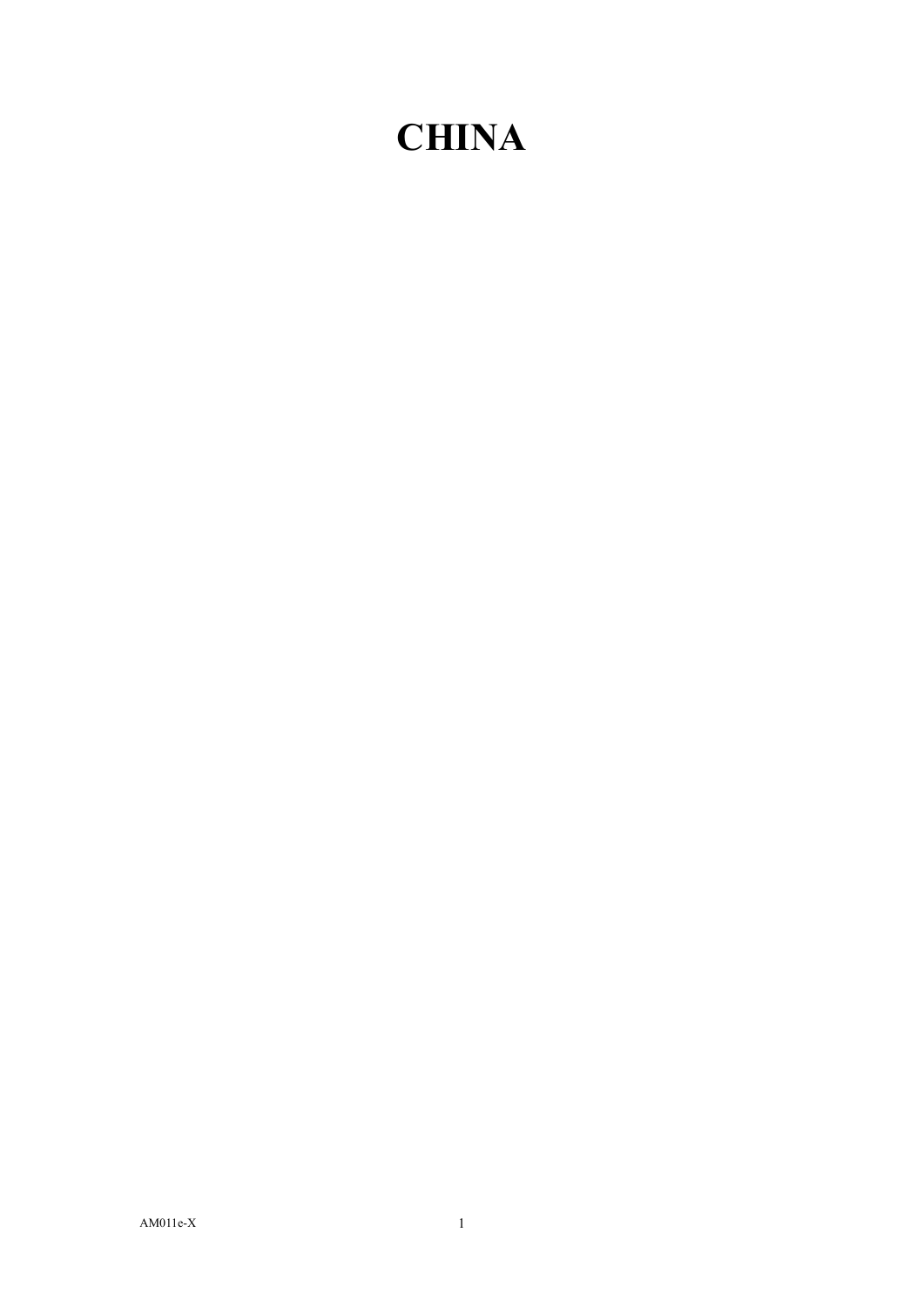## Written Statement of China by CHEN Yulu Deputy Governor of the People's Bank of China At the Virtual Annual Meeting of the EBRD

It's been a great pleasure, for me, to join the 2020 Annual Meeting of the EBRD, to better shape our joint response to COVID-19, with the purpose to underpinning the international confidence and defending the lifeline of most vulnerable countries. I would like to extend my sincere thanks to the meeting host, for its hard work and considerate arrangement.

Since the beginning of the year, the sudden shock of COVID-19 has taken a heavy toll on all countries around the globe. The global economy, particularly emerging and developing economies, is exposed to a series of challenges, including sharp decline in economic growth, volatile financial markets and sluggish trade investment. Against these unfavorable conditions, the EBRD has rightly stepped in, and made swift and continuous efforts to address the internal and external difficulties faced by its member countries. The EBRD doubled its efforts in its total investment portfolio including more projects in private sector and for small economies, a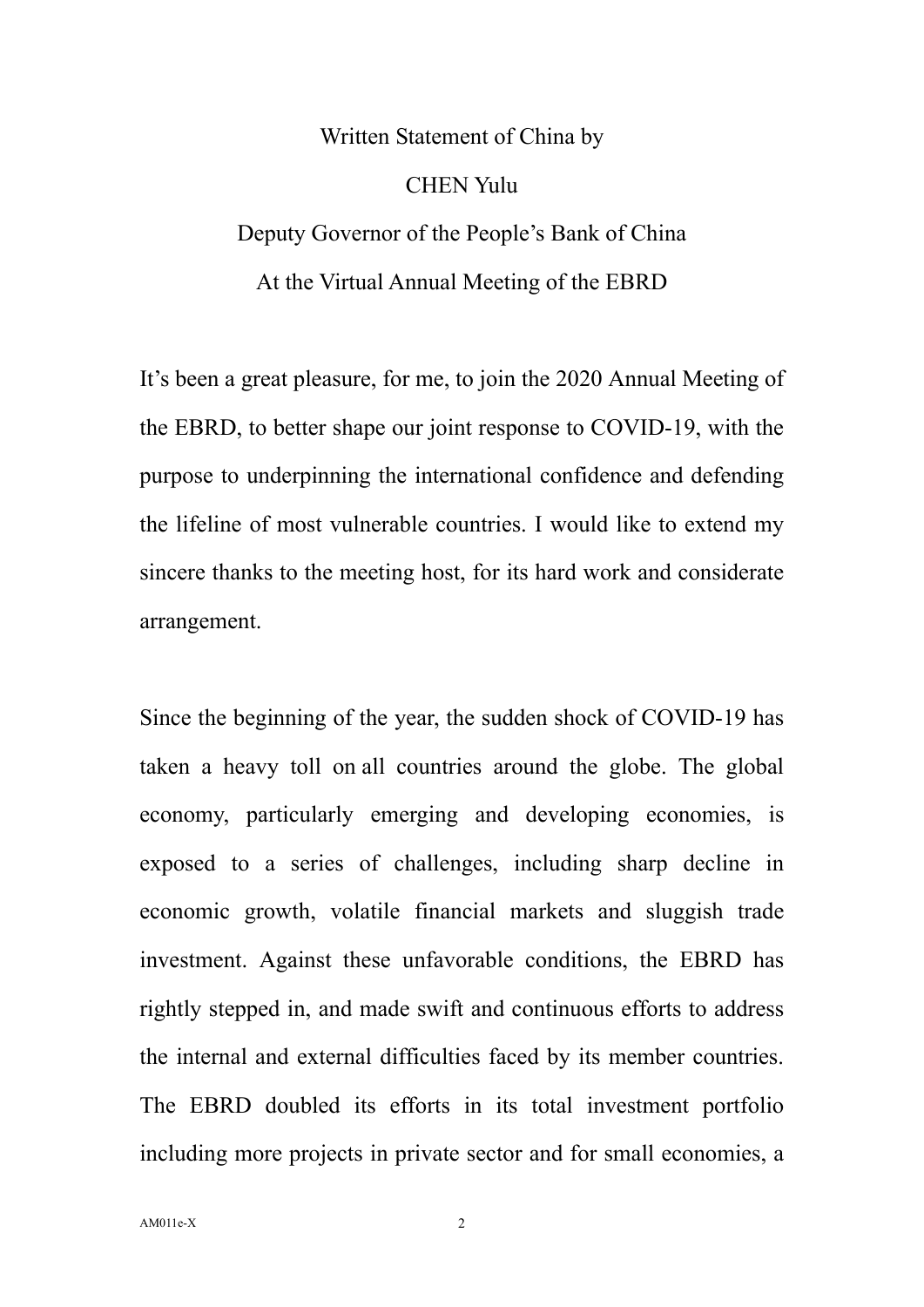big financing support not only to the economic and social development, but also to the industrial upgrading for those countries of operations. With the increasing number of member countries and geographic expansion, the EBRD has made its way to maximize the development impact.

China supports the EBRD in playing a bigger role in helping countries of operations to weather various risks and challenges. We encourage more resources to be channeled to the anti-pandemic efforts and most-needed livelihood projects, with further engagement of the Equity Participation Fund (EPF). Chinese financial institutions co-funded more projects and enhanced the third-party market cooperation with the EBRD. Last April, China-IMF Institute for Capacity Building (CICDC) and EBRD also organized the first joint workshop entitled "Holistic Sustainability in Infrastructure", aimed at promoting connectivity cooperation in roads, power and communications, etc..

We concur with the thrust of the Strategic and Capital Framework 2021-2025 (SCF). Sufficient and sustainable development financing is key for EBRD to achieve its mission to help countries of operations carry out structural reforms, address infrastructure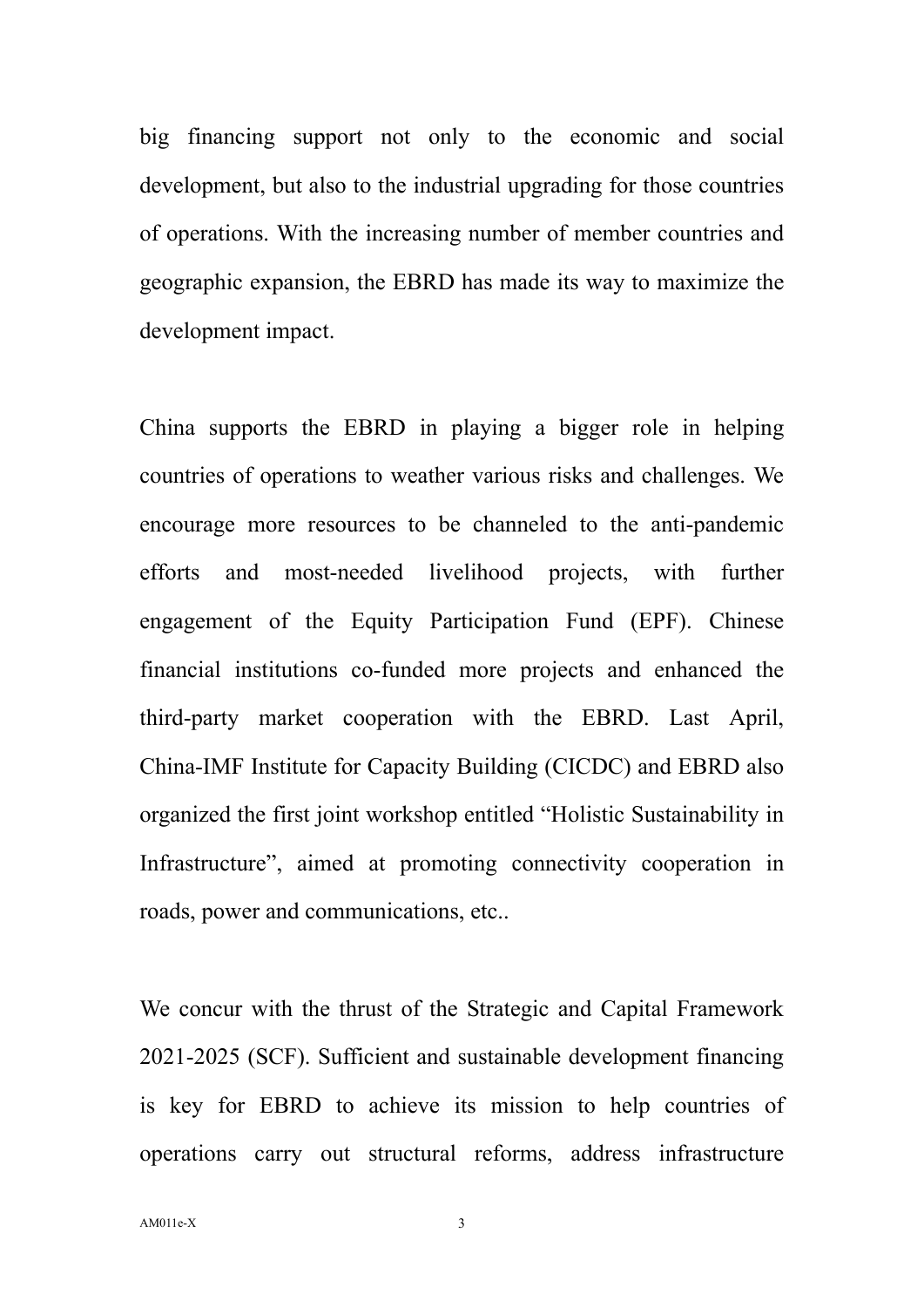weaknesses, and strike balance between environmental protection and economic development. We support the Bank's strategies of transition to a green, low carbon economy, promoting equality of opportunity, and accelerating the digital transition. Developing innovative financing instruments to drive climate investment, mobilizing private sector investment in low carbon economy, and supporting member countries' own efforts of NDCs implementation are priorities of EBRD's green agenda. We also encourage EBRD to further strengthen policy dialogues with clients, on securing effective project implementation, enhancing transformation influence and enterprise competitiveness, to achieve a shared regional prosperity.

To this end, we would like to make the following suggestions on the EBRD' s future development:

**First, strengthen international cooperation in the face of COVID-19, jointly fending off external shocks.** No country is immune to the impact of the pandemic. We commend the EBRD for its investment in crisis relief, debt restructuring and technical assistance in combating the outbreak, which have contributed significantly to mitigating the impact of the pandemic, sustaining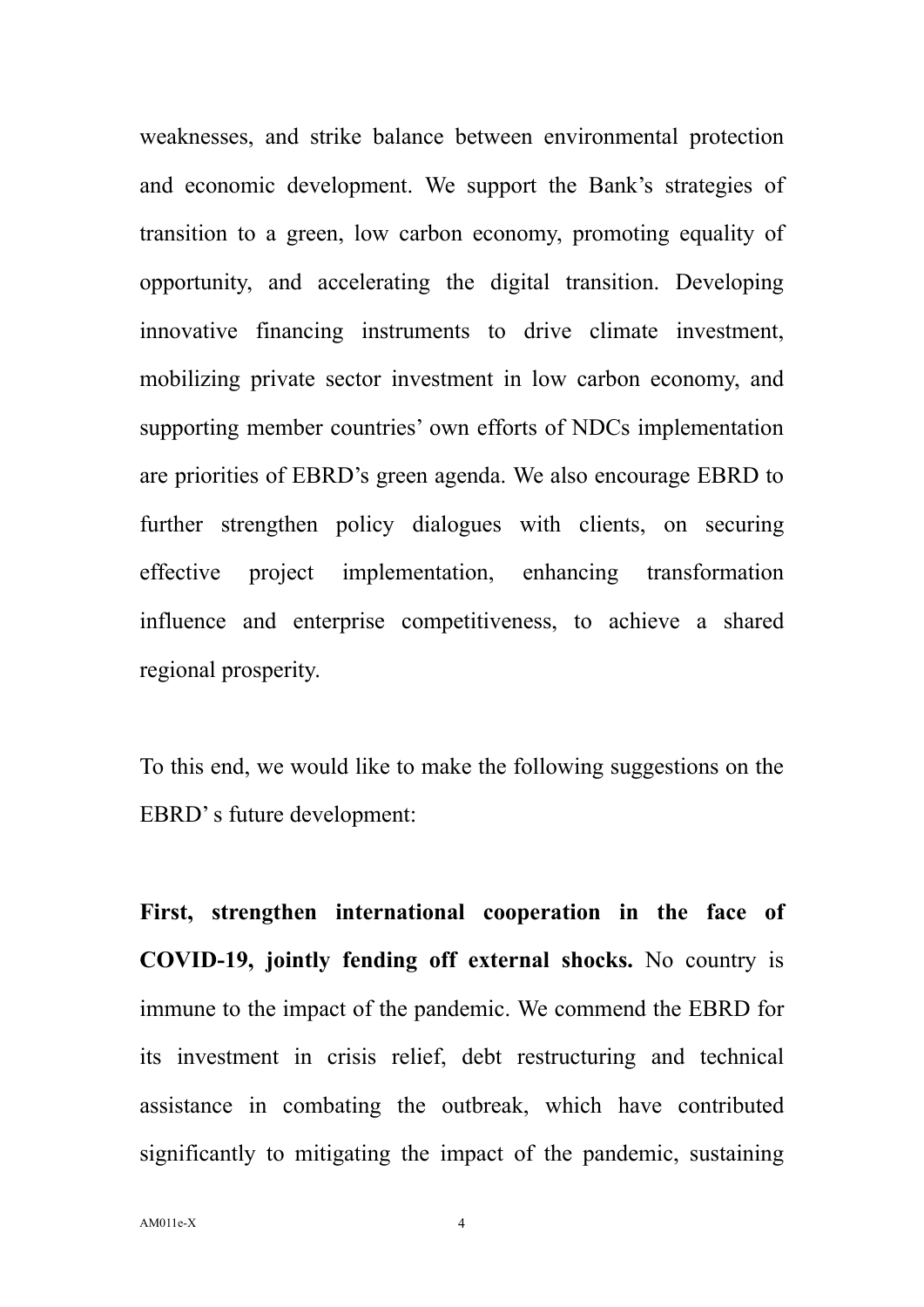economic development and restoring infrastructure in client countries. In the meanwhile, we support the Bank's continuous efforts to strengthen investment scale and channel the resources to the most vulnerable countries, through diversified co-financing, policy coordination with other MDBs, and pooling resources effectively, to improve the efficiency of development finance system and achieve economic recovery at an earlier date.

**Second, promote Fintech innovation and accelerate digital transition.** The EBRD is committed to developing innovative ways to foster transition and promote private and entrepreneurial initiative in its countries of operations. With rapid development of Fintech, financial services could be provided at lower costs and expanded access for more companies and larger population, and the coronavirus is also a catalyst for countries to transform to digital market and digital finance. The EBRD could make better use of the comparative advantages of Fintech to help enterprises enhance productivity, promote industrial structure upgrading, and thus enhance national economic vitality and realize economic recovery. China has accumulated experiences in using Fintech to reduce financial service costs and promote financial inclusion, and we are willing to share such experience with other EBRD member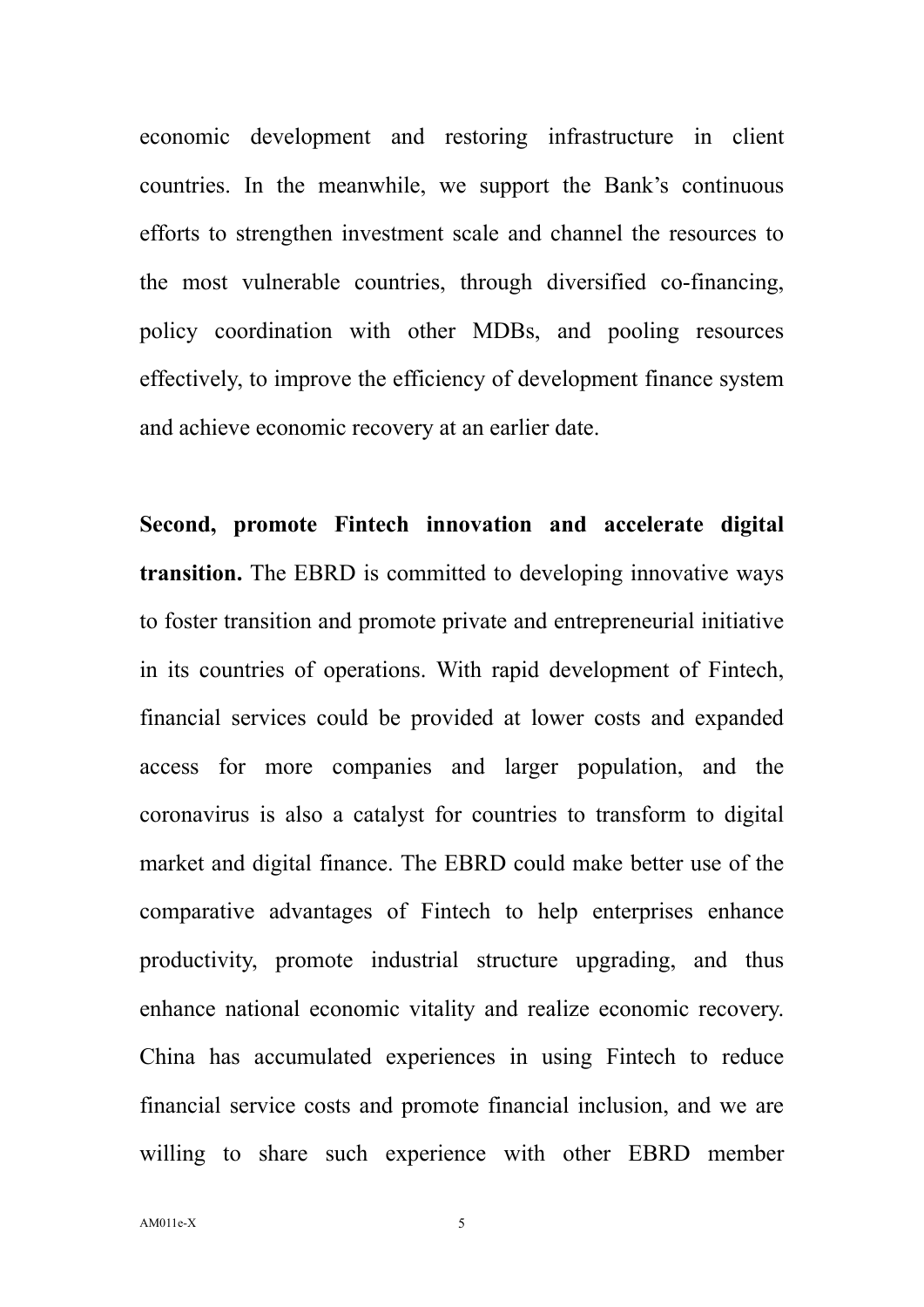countries.

**Third, accelerate transition to a green, low-carbon economy , further conduct cooperation in green finance.** We support the EBRD in prioritizing the green economy transition in the SCF. This approach builds on the EBRD's existing strong green finance activities and intends to increase impact through implementing an operational framework to align with the principles of international climate agreements, enhanced country and policy work and targeted thematic interventions. China has been advocating and promoting green finance for years. The "Belt and Road" Green Investment Principles (GIP), jointly launched by China and U.K., has received a positive echo from the EBRD. Last October, China also joined the European Union's Joint Statement on the International Platform for Sustainable Finance (ISPF), committed to the UN's 2030 Agenda for Sustainable Development Goals (SDGs). Looking forward, China will continue to implement the commitment to green and sustainable development, strengthen cooperation with other parties, and gradually promote the coordinated development of the EBRD strategy and the Paris Agreement.

**Fourth, innovate investment channels to support SMEs.**